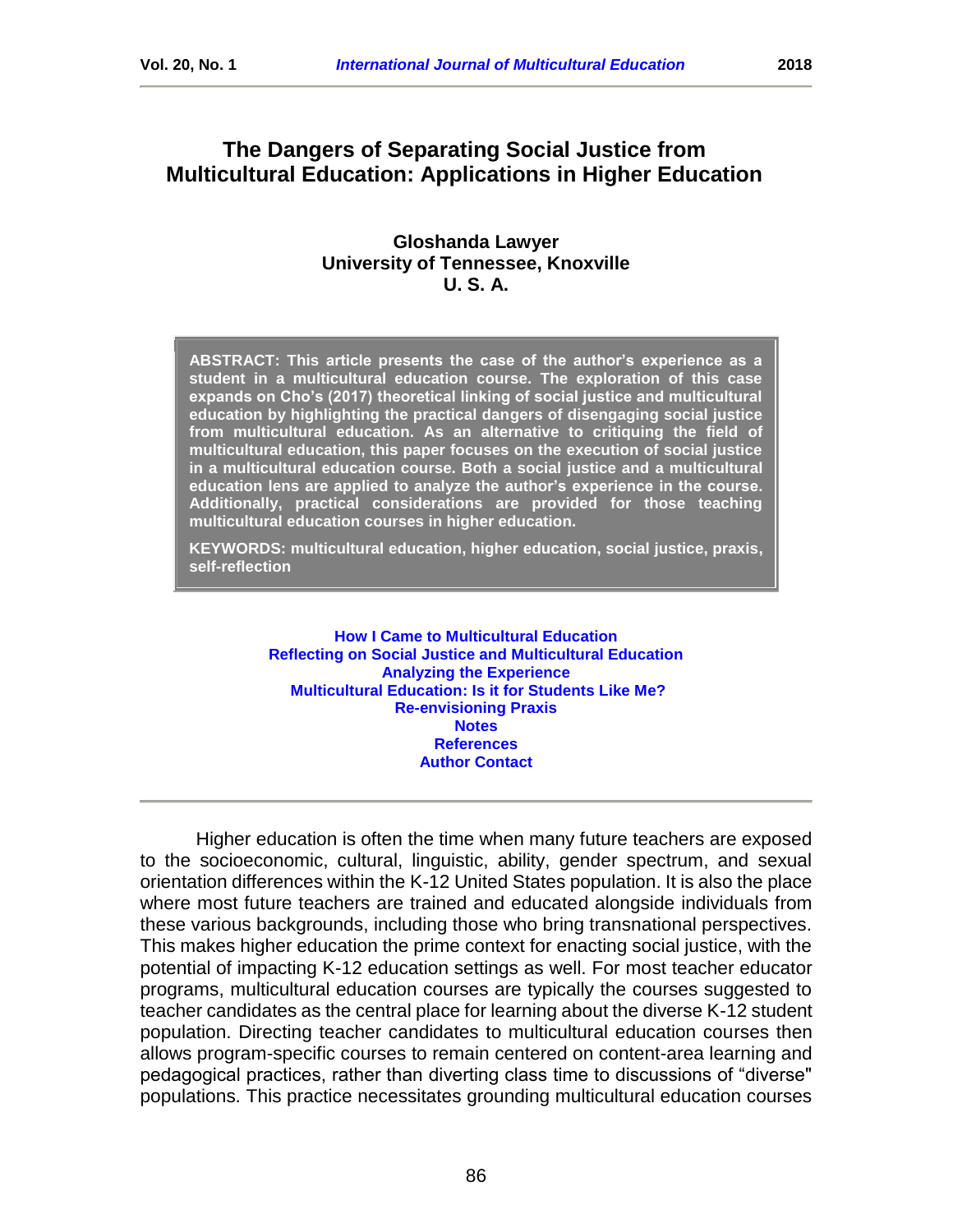strongly in social justice, not simply in *what* is taught but in *how* it is taught as well. As a formal student in a multicultural education course, and as an instructor and presenter on topics related to what would be considered "diverse" populations, I recognize that the teaching approaches used can either perpetuate or help to dismantle social injustices within multicultural education courses. Oftentimes, considerable preparation is placed on what content and topics to include in multicultural education courses. I argue that how the content and topics are approached, and how student engagement with the topics is facilitated, should be given as much consideration as what is taught. This article begins by providing a brief explanation of how I came to enroll in a multicultural education course. My journey is followed by a reflection on the social justice education and multicultural education literature synthesized by Cho (2017), which revisited literacies and frameworks of several contemporary scholars. I expand on Cho's (2017) work using Ukpokodu's (2016) four-part paradigm for transformative teacher education. Next, the discussion shifts to a reflection of my experience in a multicultural education course. I situate that experience in the context of Warren and Hytten's (2004) application of "faces of whiteness" and Applebaum's (2003) feminist perspectives. I then explore the question, "Is multicultural education really for students like me?" Lastly, this article explores practical ways in which social justice perspectives can impact instructor praxis in multicultural education courses.

#### **How I Came to Multicultural Education**

<span id="page-1-0"></span>Upon reflecting on the state of the field of deaf education, specifically the hegemonic forces at play and the outcomes of the students educated under this system, I delved into the realm of cultural studies and social justice pedagogy. I began familiarizing myself with critical pedagogy (Freire, 1970; Giroux, 2009; McLaren, 2003), critical race theory in education (Ladson-Billings & Tate IV, 1995), the spin-off movements of Critical Race Theory that I found particularly applicable to deaf education (e.g., Critical Deaf Theory [DeafCrit] (Gertz, 2003), Disability Critical Race Studies [DisCrit] (Annamma, Connor, & Ferri, 2013), and Critical Language and Race Theory [LangCrit] (Crump, 2014)), and the asset pedagogies (e.g., Culturally Congruent Pedagogy (Au & Kawakami, 1994), Culturally Relevant Pedagogy (Ladson-Billings, 1995), Culturally Responsive Pedagogy (Ladson-Billings, 1994; Gay, 2000), and Culturally Sustaining Pedagogy (Paris, 2012)). McLaren (2003) stated that feminist pedagogy, cultural studies inquiries, social justice pedagogy, and multicultural education exemplify the re-invention of the critical pedagogy methodology. The search for the connection between critical pedagogy methodology and classroom praxis led me to the field of multicultural education. As a multilingual and multiethnic individual and one of the few people of color in the field of deaf education, I sought to understand why none of the aforementioned pedagogies and theories were applied to deaf education teacher preparation programs or in K-12 deaf education settings.

Comparing demographic information for deaf education and general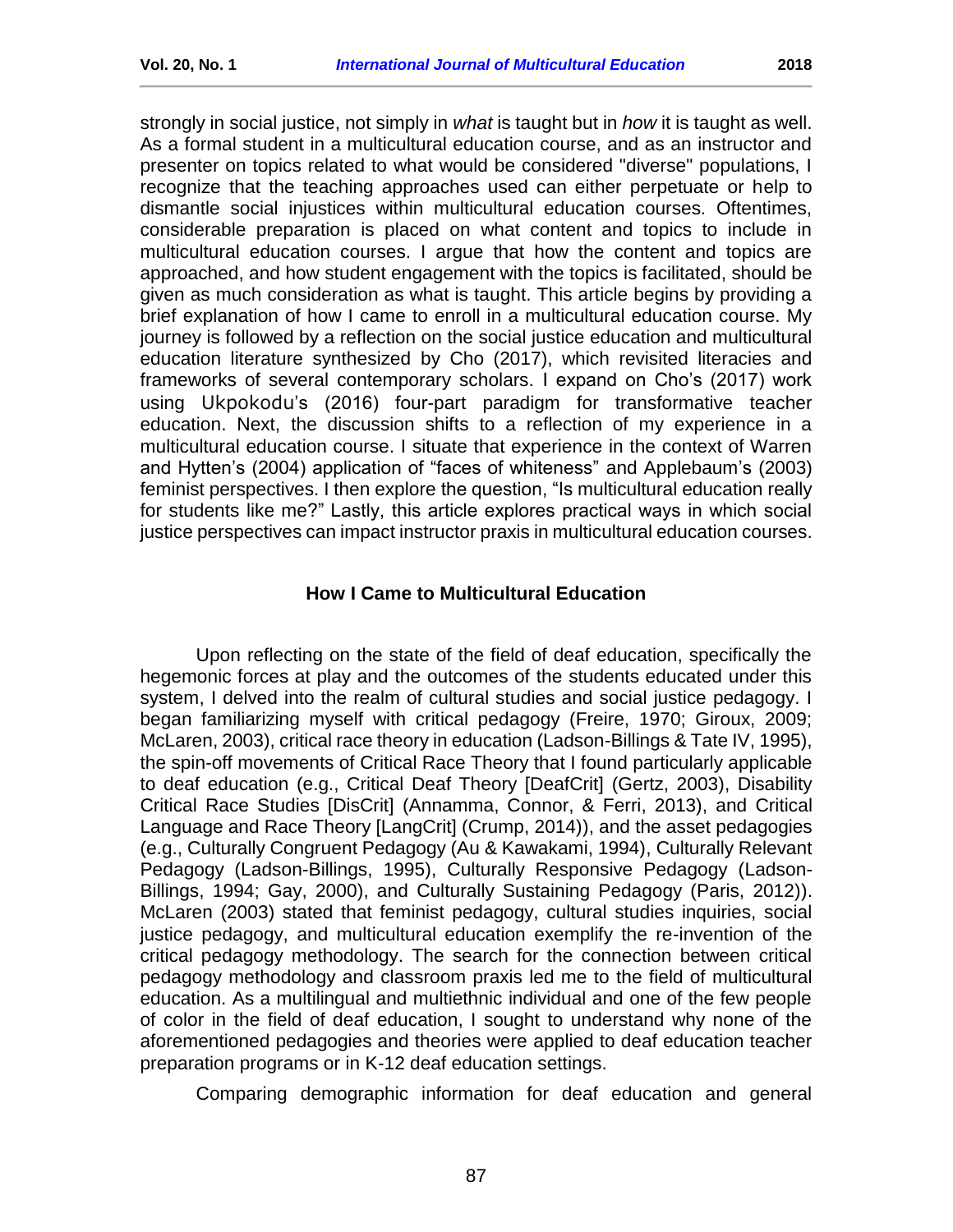education, the data are quite similar. In general education, 42% of multi-racial people are under the age of 18 (Jones & Smith, 2001), one in five children enrolled in schools is an immigrant to the United States (Goodwin, 2002), 50 languages are used by at least 10,000 school-aged children (Rong & Preissle, 1998), and 13% of school-aged children are considered dis/abled<sup>[1](#page-11-1)</sup> or receive disability services (Scull & Winkler, 2011). In a survey of 10,500 students in grades 6-12, 81% reported experiencing discriminatory practices in school due to their gender and/or sexual orientation identities (Kosciw, Greytak, Giga, Villenas, & Danischewski, 2016). Similarly, in deaf education, 50% of deaf children are from racialized backgrounds (Simms, Rusher, Andrews, & Coryell, 2008; Reagan, 1985), 40% are diagnosed with medical and/or educational dis/abilities (Gallaudet Research Institute, 2013), and the population has the same socioeconomic status ratios as the United States as a whole (Pray & King Jordan, 2010) with a growing number of deaf children being born to a low SES background (Reagan, 1985).

The student demographic is in stark contrast to the professionals who work in both the deaf education and general education fields. Though much has changed in the U.S. population demographics since the birth of multicultural education and the formal beginning of deaf education 200 years ago, those who control the schools and classroom micro-cultures are predominantly White, U.S. born, and Christian; have a monolingual upbringing; are generally from a middle-class socioeconomic status; identify as women, heterosexual, and abled,<sup>[2](#page-12-1)</sup> and are from individualist cultures (Goodwin, 2002; Sleeter, 2008). Further complicating the issue in the deaf education context, 90% of teachers of the deaf are hearing and 90% are White (Simms et al., 2008). Also, the teachers who enter the field typically have little to no exposure to the Deaf and Disabled cultures until they enter their teacher preparation programs, which lamentably is also generally when they begin learning American Sign Language.

As one who belongs to the majority group of hearing teachers in the field, I recognize the learning-unlearning process in which I have had to engage, and continue to engage, in order to honor the cultures of Deaf, DeafBlind, DeafDisabled, and Hard of Hearing (DDBDDHH) individuals.<sup>[3](#page-12-2)</sup> As one who belongs to the minority group of teachers of color in the discipline, my own experiences of marginalization due to my identities have also contributed to my ability both to understand the fight for justice within the field of deaf education and to work in solidarity with professionals from the DDBDDHH cultures to transform the field. So it was with this context in mind that I sought to better understand multicultural education. Specifically, I wanted to understand why multicultural education courses were a distinct discipline separate from general teacher preparation courses. This pondering led me to enroll in a multicultural education course within the cultural studies department at a predominantly White institution in the southern part of the United States.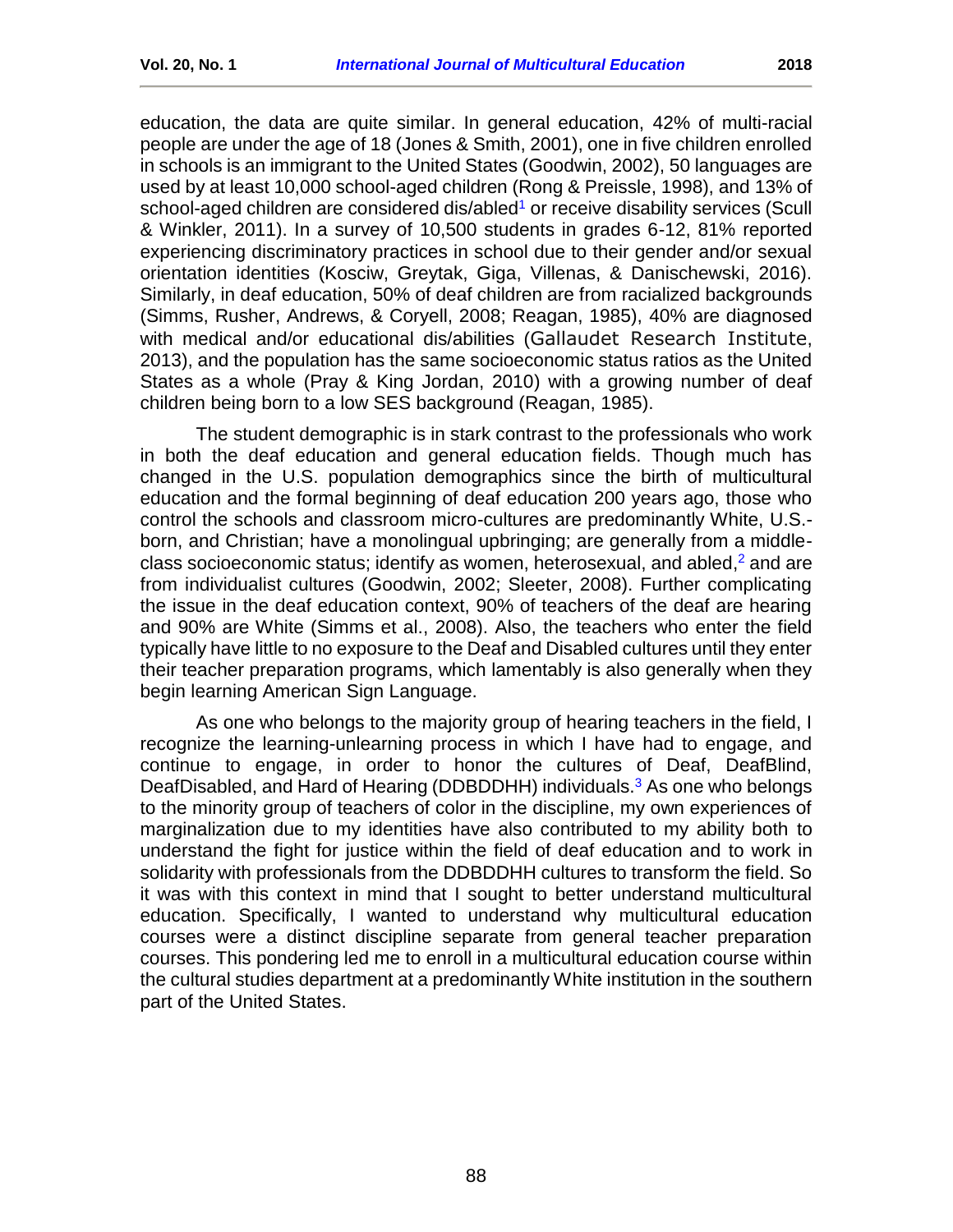### **Reflecting on Social Justice and Multicultural Education**

<span id="page-3-0"></span>In an article published in a previous issue of this journal, Cho (2017) made the theoretical case for why teaching for social justice and multicultural education must be aligned to promote social justice effectively. Cho argued that social justice should be inherent in multicultural (teacher) education. Cho further supported the case for the marrying of social justice and multicultural education by uniting the work of five female scholars who have written in the areas of social justice and/or multicultural education. Cho also called for scholars to better link teaching for social justice and multicultural education within the literature. In this way, social justice would extend beyond social activism and beyond exploring hegemony within society. Social justice would, in fact, take on issues of educational policy and practice.

Cho (2017) made a powerful case for social justice and multicultural education by connecting North's (2009a) social justice literacies to Gay's (2012) goals of multicultural education. North (2009a) detailed five social justice literacies to envision a democratic education: *functional* (access to power structures); *critical* (emancipation of the oppressed); *relational* (caring in culturally appropriate ways and the breakdown of traditional teacher-student roles); *democratic* (participation in local, national, and global levels to advance an agenda of justice); and *visionary* (the acknowledgement of obstacles but hope for a future in which students are contributors). Unifying the works of Christine Bennett, Christine Sleeter, Carl Grant, and James Banks, Gay's (2012) goals for multicultural education were divided into four areas: academic, social, political, and cultural. Cho (2017) claimed that "deliberate integration of social justice literacies…contributes to meeting the comprehensive goals of multicultural education and to promoting social justice" (p. 12).

Ukpokodu (2016) also argued a four-part paradigm for transformative teacher education practice: institutional cultural transformation, pedagogical transformation, curriculum transformation, and faculty transformation. Within the pedagogical transformation, Ukpokodu (2016) envisioned a four-part paradigm that included social justice perspectives, multicultural perspectives, global perspectives, and excellence perspectives. Ukpokodu (2016) asserted that all parts of the paradigm were interrelated and thus necessary to accomplish the goal of pedagogical transformation. It is evident that the scholars in the fields of social justice and multicultural education agree with Cho's (2017) assessment of the need to address social justice and multicultural education as interrelated entities. Beyond the literature, however, is this interrelatedness translating to multicultural education courses?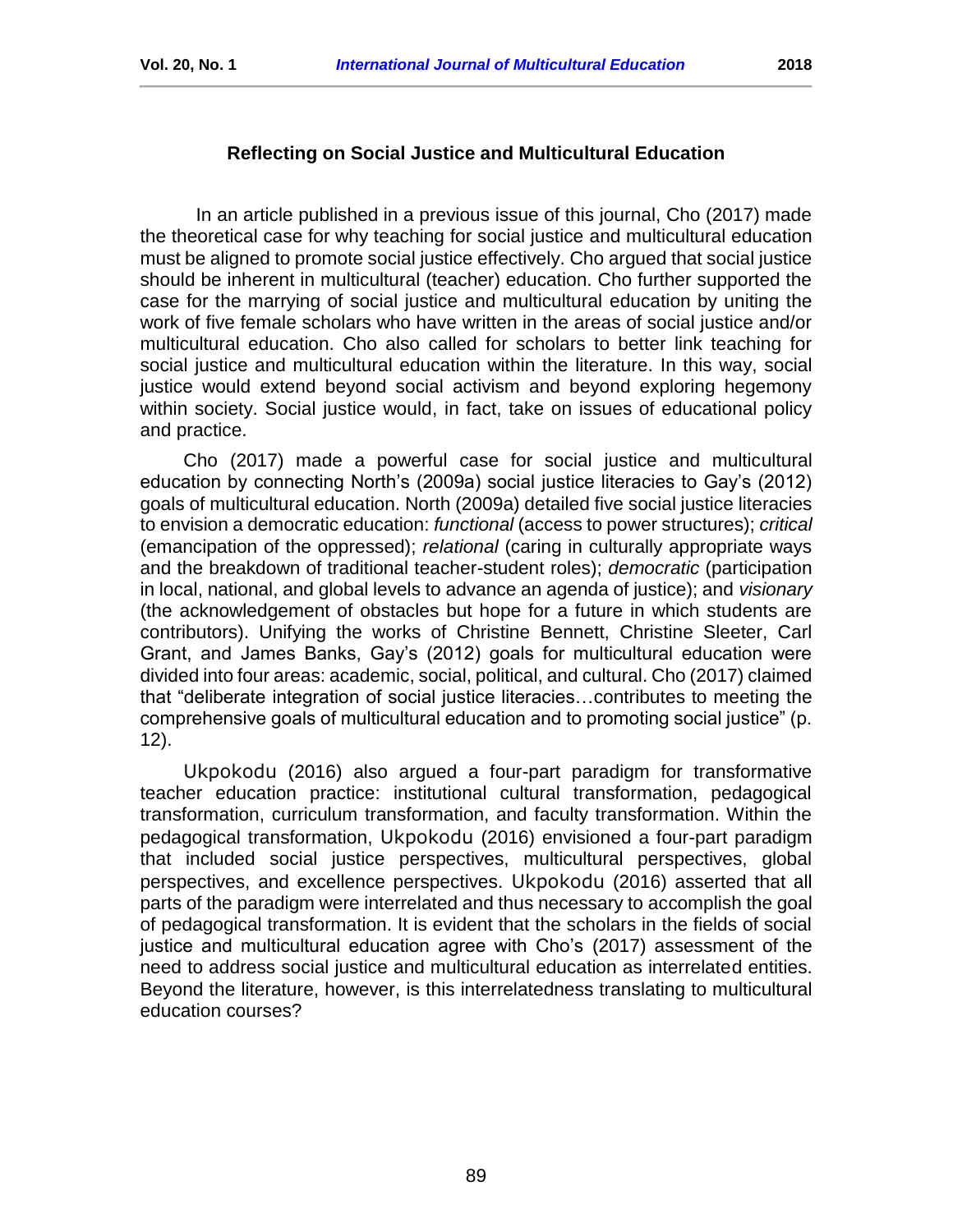### **Analyzing the Experience**

<span id="page-4-0"></span>My own experience as a student in a multicultural education course presents an opportunity to interrogate the connection of the literature on social justice and multicultural education to classroom praxis at the higher education level. Though this experience is based on a single case, it can be used to highlight the dangers of teaching multicultural education courses using approaches that are not grounded in social justice.

### **The Context**

My experience was situated in a semester-long multicultural education course at a predominantly White institution. The course was one of many course options that fulfilled a requirement for a cultural studies certificate. All but one of the roughly 25 students in the course were at the graduate level. I was one of three people of color, all of whom were born in the United States. One of the students of color identified as physically disabled. Additionally, there was one international student who came to the United States in adulthood. The remaining students in the course identified as White and heterosexual. The professor of the course identified as a White, heterosexual woman.

The expressed goals of the course included: (a) exploring the sociocultural backgrounds of the students enrolled in the course; (b) understanding multicultural education as social justice; and (c) using critical multiculturalism to challenge discriminatory educational praxis that is rooted in racism, sexism, heteronormativity, and classism. The course was organized to cover a different topic in sociocultural backgrounds each week. Weekly readings related to the week's specific identity marker (e.g., sexual orientation, race, religion, etc.). The issues were explored through whole-class and small-group discussions. The whole-class discussions consisted of the students and the teacher going around the room sharing how they personally identified with each week's identity marker (e.g., the religious upbringing you had and how you currently identify today). Smallgroup discussions consisted of reactions to the week's readings. Additional course requirements included online discussion posts by students—required to be written from the perspective of a chosen "other"—and a final autobiographical paper that should include all the identity markers discussed throughout the semester.

### **Faces of White (Able, Cisgender, Monolingual)-ness**

In a critical ethnographic study of teachers enrolled in a graduate-level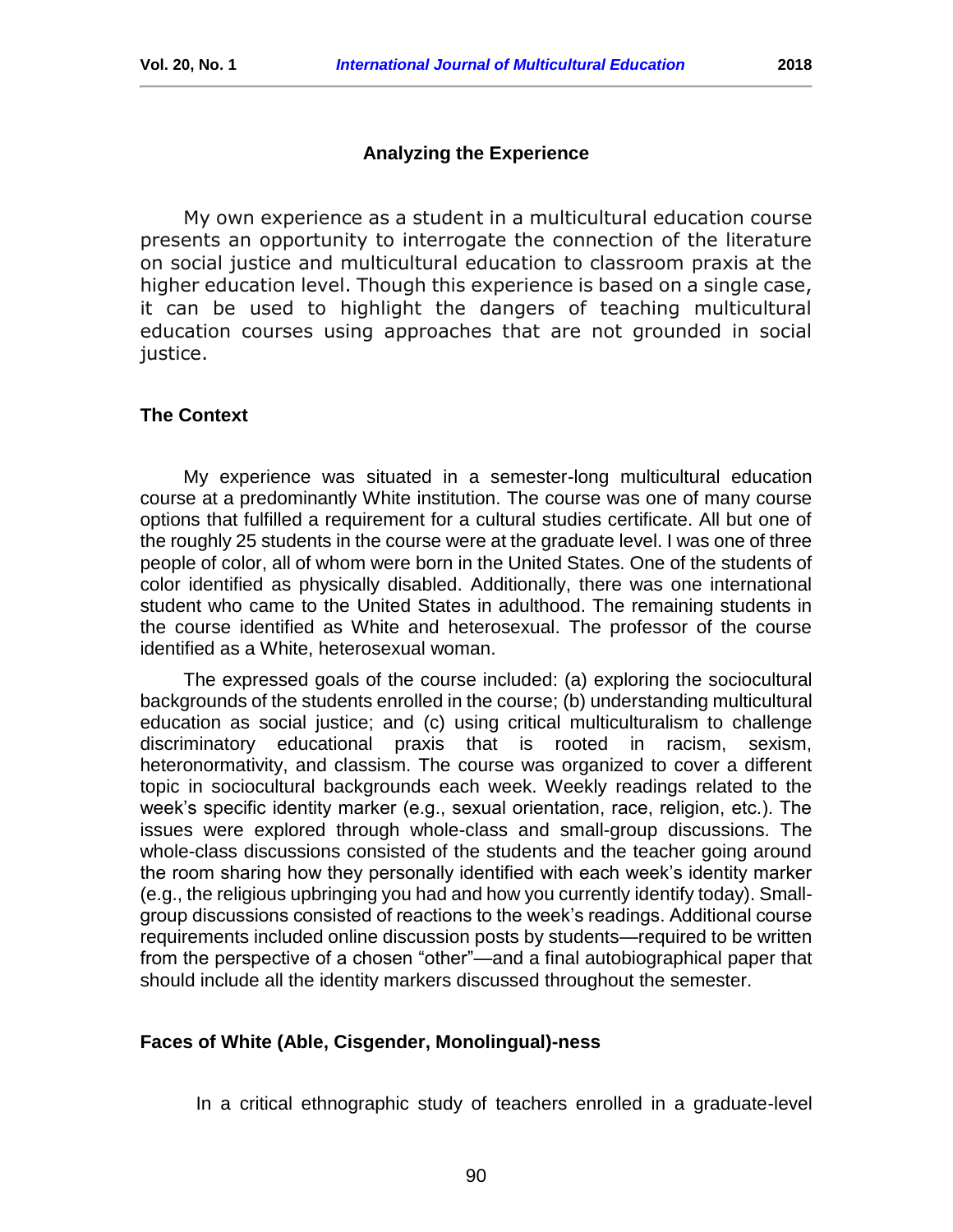course on whiteness, Warren and Hytten (2004) found that students fell into four problematic categories that they labeled "faces of whiteness" (p. 323): "The Torpefield," "The Missionary," "The Cynic," and "The Intellectualizer." [4](#page-12-3) "The Torpefield" is representative of students who are completely shocked at learning that they oppress and feel so self-consumed that they are unable to act. Guilt, embarrassment, and regret are typical characteristics. "The Missionary" is tired of the rhetoric and ready for action. Typical characteristics include desire for immediate action and a helper complex. "The Cynic" is the pessimist and believes the issue at hand is too large to change. They, in their extreme form, choose inaction and cease discussions by dismissing them as a waste of time. Lastly, "The Intellectualizer" wants to learn and seeks information. However, what they learn does not generalize or translate to their daily life or self-reflection.

In their article, Warren and Hytten (2004) discussed the more extreme versions of each "face." Each of these faces was present in my course in subtler forms. For example, "The Torpefield" was represented by the student who came from a financially well-to-do family from a major urban city suburb. This student had never heard of the issues discussed in the course prior to arriving to the university. "The Missionary" was represented by the White, female K-12 teacher who now worked with students who predominantly used Spanish and whose parents barely spoke English. "The Cynic" was the older male who identified as being in an interracial marriage and having biracial children. "The Cynic" also felt that some people just were not going to change, so it would be best to avoid them. "The Intellectualizer" of the class was a White male who came from an educated, professional family and had returned to academia after a professional sports career. "The Intellectualizer" wanted to have conversations and learn more about other people's experiences. "The Intellectualizer" could even acknowledge his own privileges. Unfortunately, this knowledge did not always incite him to action within the context of this course.

To understand the necessity for social justice, it is important to understand how these "faces" shaped the classroom dynamics and dialogues. It is also important to understand that, as Warren and Hytten (2004) explained, the "faces" changed based on the identity marker that was centralized for the week. Triggering statements were made in every class session, without fail. Some sessions would feature "The Missionary" discussing how someone needs to do something to "help" the sad children whose families do not understand the U.S. education systems. Other sessions would involve "The Cynic" arguing with me about whether inequities and prejudices exist in the world. However, societal inequities and prejudices are rarely based on race; they are more based on "differences," such as a person having a "preference" for not liking the sound of Spanish. "The Cynic" would say there was only one race—the human race—and that any action of bias against an individual could rarely be *proven*, without a shadow of doubt, to be attributed to race. During one small-group discussion after minutes of unavailingly "debating" with "The Cynic" on white privilege, I finally firmly and angrily said, "As a White male, you cannot tell me to prove when a situation is race-related or not," to which my peer responded: "As a White male, you can't tell me I can't have an opinion about it."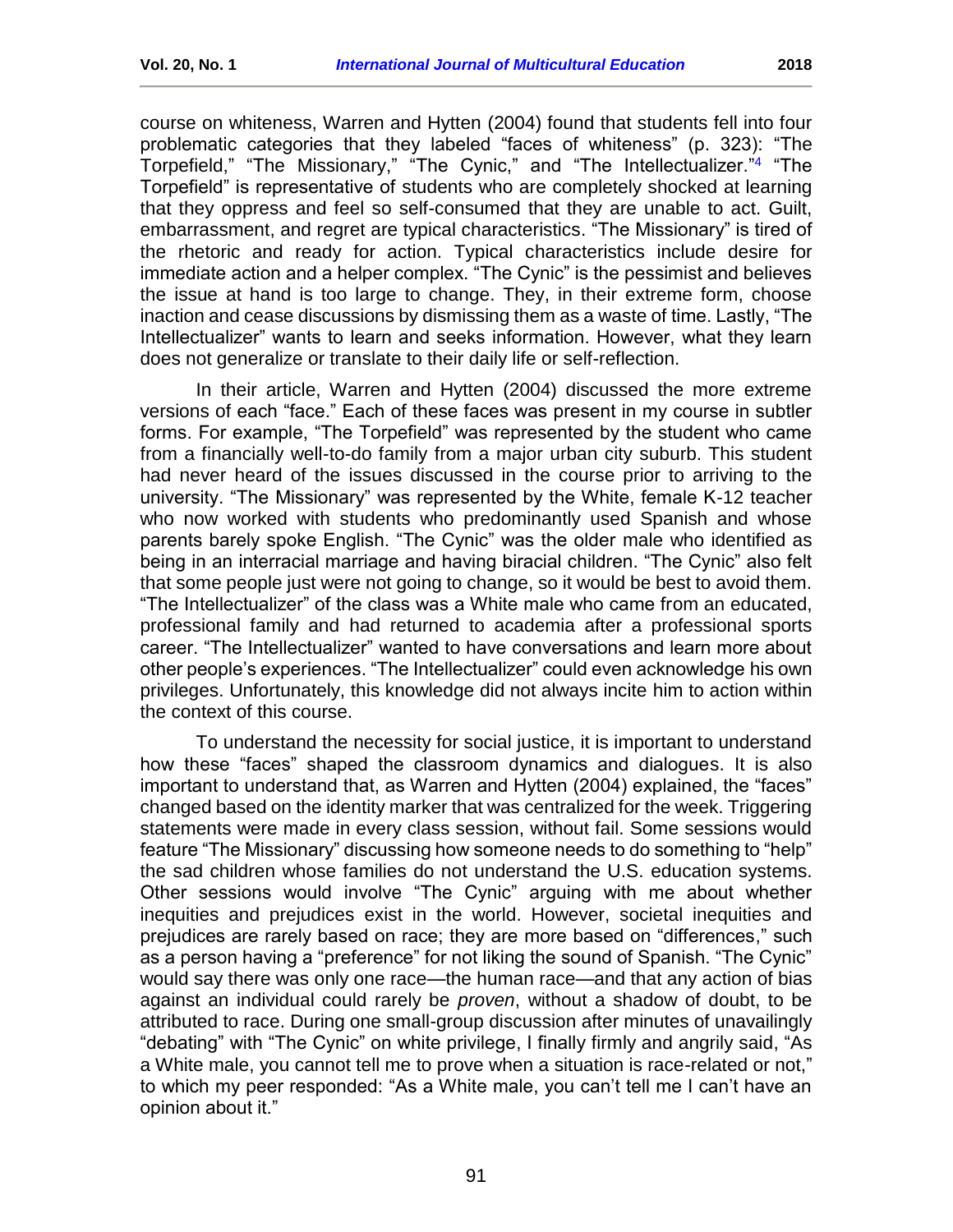Yet these "faces" were not limited to race. Comments circulated asserting that people with physical disabilities could not be doctors and nurses. When the student who has a physical disability retorted that there are laws against discriminating based on ability, the majority members centered their responses on the 50-pound lift requirement imposed on doctors and nurses. To this, the Disabled individual countered with the fact that there are plenty of doctors who are "dis/abled" regardless of whether the disability is apparent or not. Related to gender, one "Intellectualizer," who identified as a feminist, requested to know everyone's pronouns yet repeatedly misgendered an individual (not enrolled in the course), despite being subtly and directly reminded. Concerning language, another "Intellectualizer" discussed the importance of individuals maintaining their languages yet admitted their spouse and children did not use their native language, and the "Intellectualizer" saw no reason to encourage them to use their native language. Nevertheless, there is no question that these individuals all enrolled in this course with the intention of learning and/or applying what they learned. It is my belief that those who design and implement multicultural education courses have the responsibility to address each "face" and others not discussed here. Those who design and implement multicultural education courses also have the responsibility to journey with students into transformation. For that reason, I want to focus my critique on the actions of the course instructor in response to these types of classroom situations.

## **Social Justice Critiques**

Applebaum (2003) framed moral agency as the "capacity to choose and act in accordance with judgments about what is right and wrong" (p. 253). Applebaum delved into explaining how the situatedness of moral agency can cause members of the dominant group to unintentionally perpetuate and support oppressive social systems. Applebaum made the case that if dominant group members are committed to social justice, they should be concerned with moral agency. Given that one of the overarching course goals was to understand multicultural education as social justice and given that the instructor of this course self-identified with many dominant groups (i.e., White, abled, heterosexual, having access to functional literacies), the lack of evidence of moral agency is particularly applicable to the critique of this multicultural education course. In the case of the class consensus on dis/ability, the professor's failure to address structural inequities and barriers to access and accessibility forced the only Disabled student in the class to defend both the rights and the agency of all dis/abled individuals. The students' reference to the 50-pound lift requirements presented the professor with an opportunity to support the students in affirmatively owning up to the ignorance of their statements (North, 2009b); however, the professor's missed opportunity left the Disabled student to provide that *teaching*.

The situation of "The Cynic" and the racism debate with me is best described by Applebaum (2003): "Unintended patterns of discourse subtly absorbed from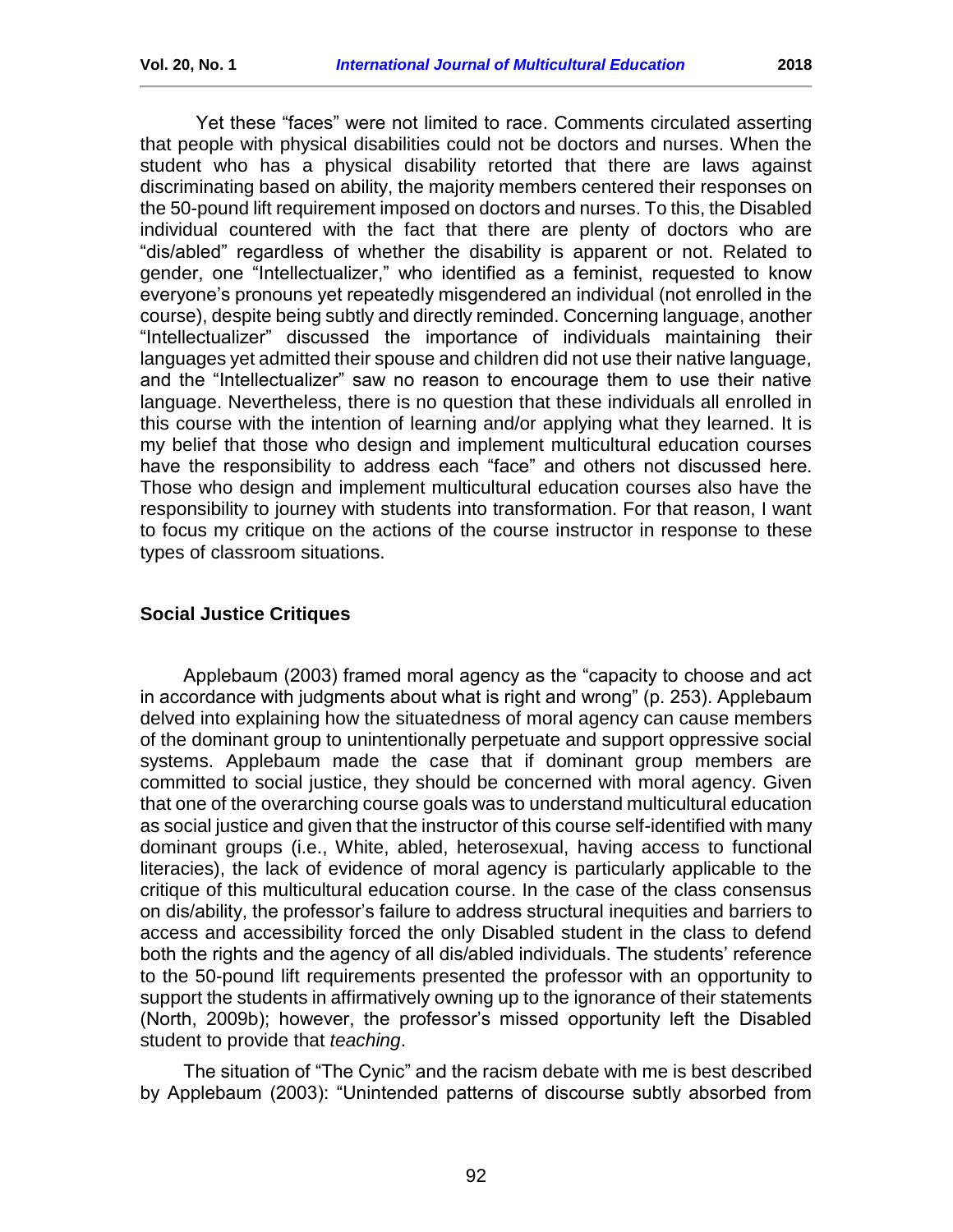associations with dominant group privilege create expectations in dominant group members that their concerns must always be addressed and that they will be in control" (p. 258). Thus, being allowed to have an opinion and explain why a marginalized person's daily experience is not evidence enough of a phenomenon, a phenomenon that "The Cynic" will never experience, is a privilege only afforded to dominant group members. The teacher's decision not to intervene reified the dominant position of "The Cynic" and my subordinate position. This discourse pattern is typical of dominant group members, the group to which the instructor also belonged. Therefore, no intervention may have seemed warranted from the instructor's perspective. In an outline of critiques of multicultural education from the Left and the Right, Nieto (1995, 2009) touched on the superficial acceptance of diverse perspectives, which can lead to the dangerous assumption that all perspectives are equal and valid. It is possible to analyze the professor's choice not to challenge "The Cynic" through this lens. In other words, the professor potentially chose not to intervene because she believed that "The Cynic's" opinions on racism were equally valid as mine from a Person of Color. It is impossible to know what was in the professor's mind in that moment. However, what I can communicate with certainty is how triggered and disillusioned this situation left me, especially since there was no debriefing or check-in by the professor afterwards.

### **Multicultural Education: Is It for Students Like Me?**

<span id="page-7-0"></span>These experiences left me pondering the question: Are multicultural education courses at the university level really for people like me? A great deal of the literature in multicultural education centers on K-12 schooling. A pedagogy grounded in social justice is one that allows students to construct and use knowledge to become agents of change on individual and societal levels (Oakes, Lipton, Anderson, & Stillman, 2016). At the higher education level, Ladson-Billings and Tate IV (1994) found that multicultural education was more concerned with curriculum and including diverse histories and experiences. Since then, the multicultural education literature based in the United States has expanded. Increasingly, the discourse is shifting to centering multicultural (teacher) education at the university level with emphases on preparing (White) students and approaching defensiveness and resistance (see Sleeter, 2008; Ukpokodu 2002, 2010).

Another factor to acknowledge is that multicultural education courses can be the first introduction to diverse perspectives and social issues for most students. Moreover, if the multicultural education course is centered on teacher preparation, these same students are also tasked with learning how to teach with diverse perspectives and social justice in mind. Ukpokodu's (2010) study affirmed this. Ninety-five percent of the participants in the study had never taken a diversity course prior to the study. All students were at the graduate level and 67% of the participants were White. With the demographics of the teaching profession and the paucity of experience these teachers have with diverse populations, it is a safe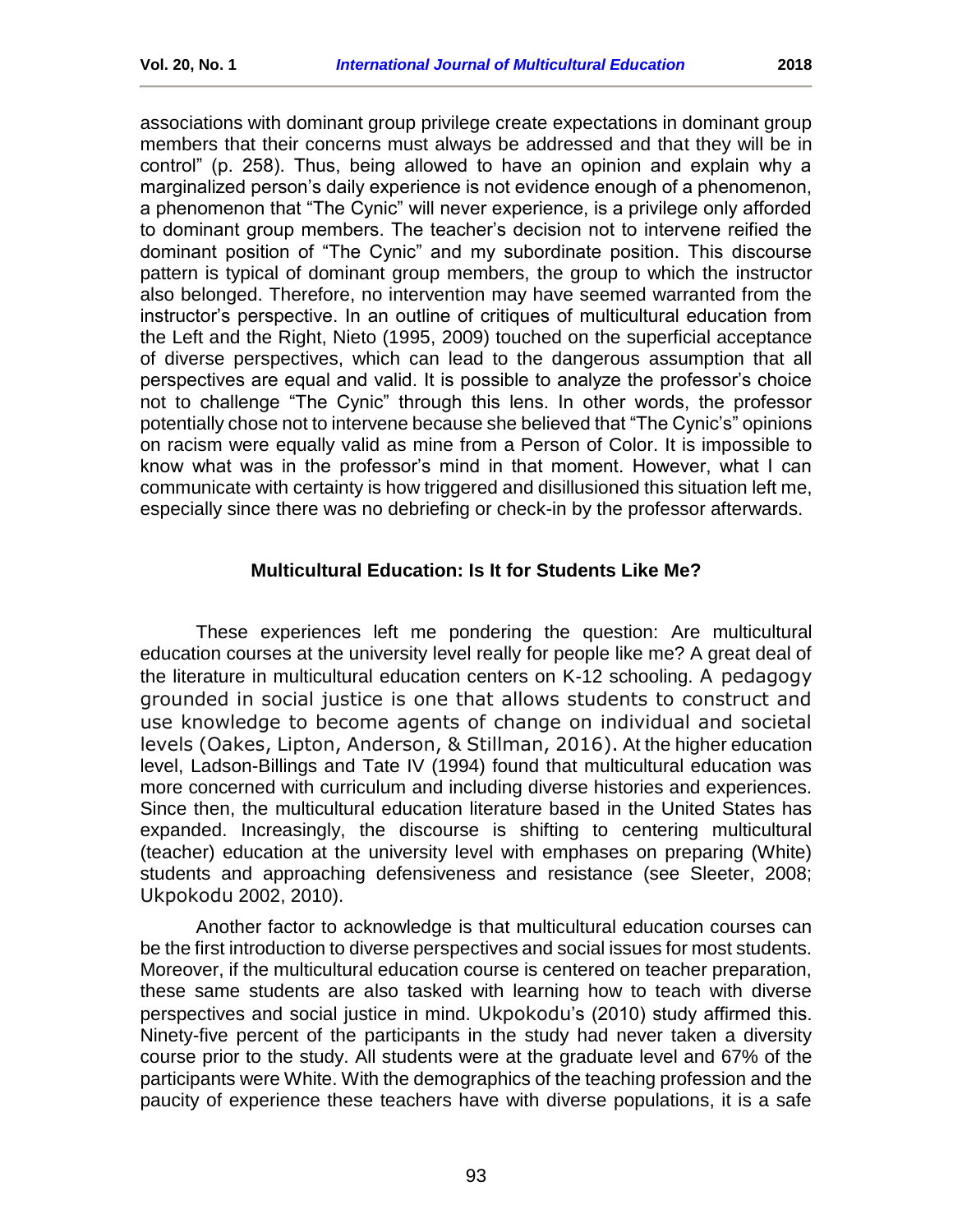assumption that multicultural education courses must be prepared with White, female, monolingual, heterosexual teachers in mind. Ukpokodu's (2016) literature synthesis found that after 50 years of multicultural education, new and veteran teachers in K-12 settings continued to struggle with teaching students from linguistic, cultural, racial, and class backgrounds that were different from their own. This leads to the question whether those who teach multicultural education courses at the higher education level also struggle to teach diverse student populations. As demonstrated in the above sections, multicultural education courses can become a triggering space for students enrolled in the course who already come from marginalized backgrounds. The potential for multicultural education courses to be unsafe spaces increases when the course and the management of classroom interactions are not grounded in social justice. Are instructors of multicultural education courses prepared and preparing for the experiences of students like me, with intersectional identities, to be enrolled in the course? The experiences I described are only a few examples from the semesterlong course. It is my belief that my experience with the course content, design, and activities as a person who is marginalized and minoritized in society is not unique. If the examples I have described are not my singular experiences, careful deliberation of ways to make the multicultural education course considerations inclusive of students like me are warranted.

Very little literature explores the experiences of marginalized and minoritized students in multicultural education courses. Failing to design and implement multicultural education courses with students like me in mind poses two dangers. First, the experiences I described in a multicultural education course become the norm, and the field loses marginalized and minoritized students who may have become teachers. Second, without grounding the course in social justice, there is a great potential for marginalized students to perpetuate the marginalization of other marginalized groups. For example, a student who experiences societal marginalization based on race might marginalize a Disabled student based on ability. Likewise, a White Disabled student could marginalize an abled student of color based on race, etc. This is a legitimate concern when many multicultural education course instructors take the approach of essentializing identities to teach about multicultural perspectives. Therefore, teaching with social justice in mind could inform *how* multicultural perspectives are presented throughout the course.

Yet multicultural perspectives compose only one part of Ukpokodu's (2016) proposed pedagogical transformation. Social justice perspectives, global perspectives, and excellence perspectives complete the four-part paradigm for pedagogical transformation. Though my course instructor was intentional about incorporating global perspectives, multicultural perspectives, and excellence perspectives, social justice perspectives were lacking. Ukpokodu (2016) defined social justice perspectives as pedagogy that "involves the intentional, explicit, and systematic integration of social justice issues" (p. 130). My experiences of the negative impact of neglecting social justice perspectives support Cho's (2017) call for more theoretical, and I would add pedagogical, linkings of social justice and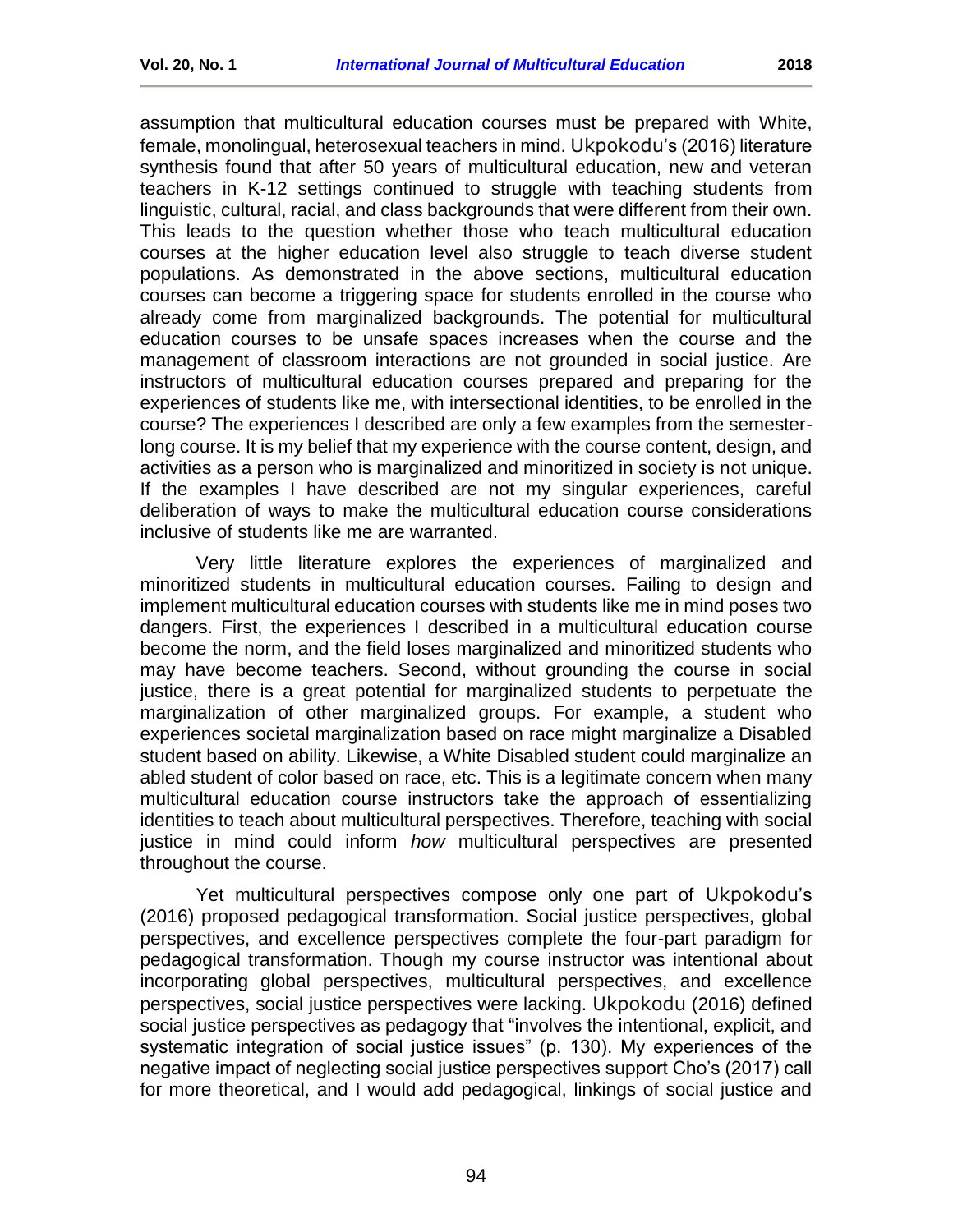multicultural education.

Cho (2017) developed an integrated framework for multicultural education and social justice by theoretically linking several women scholars from both social justice teaching and multicultural education. Cho stressed the importance of integrating North's (2009a) social justice literacies, Gay's (2012) purposes for multicultural education, Sleeter's (2015) dimensions of social justice teaching, and Dover's (2009) framework for teaching for social justice in order to evaluate current practice in K-12 education settings and promote social justice. Although Cho's (2017) discussion did not extend to higher education multicultural education courses, the integrated framework could also serve as guidance for instructors of multicultural education courses. Some guiding questions that multicultural education course instructors could derive from Cho's (2017) integrated framework include: What social justice literacies will I address in this course? How will I integrate marginalized perspectives and explicitly address issues of inequity and power within the course? Does my teaching pedagogy include the implementation of interventions that develop intercultural competence, address dysconscious prejudices, and address dominant group resistance? Framing a multicultural education course around these three questions is a start to designing and implementing a course that is as much for me as it is for my dominant-group member peers.

### **Re-envisioning Praxis**

<span id="page-9-0"></span>If multicultural education courses are indeed as much for people like me as they are for those who form the majority in the teacher and teacher education fields, I suggest a few praxis-level considerations for instructors at the higher education level. Gay (1995) stated that the "capstone of the empowerment process is translating new knowledge, values, and skills into action strategies designed to reform society" (p. 179). Although my course instructor imparted knowledge to students, there was never a discussion of how to address inequities and injustices. There were some students who were knowledgeable about some structural injustices and oppressions, yet they did not know *what* to do with this knowledge. The gap between those of us who *live* what others are learning causes a tension. For many of the students being enlightened to these realities, having a classmate become the human face to connect with class topics impacts both the student who is learning as well as the student who is now forcibly *noticeable*. Acknowledging this tension should be the responsibility of the instructor. Beyond acknowledging this tension, the instructor should help students who are newly learning about social and educational inequities to know what to do next. Instructors should be able to direct those students to the appropriate places for asking more questions so that the burden is not on the student who represents the "other." The professor should also provide directions for how to learn from marginalized and minoritized groups without *intruding* on their safe spaces.

Community resources and social media can be great tools for learning in non-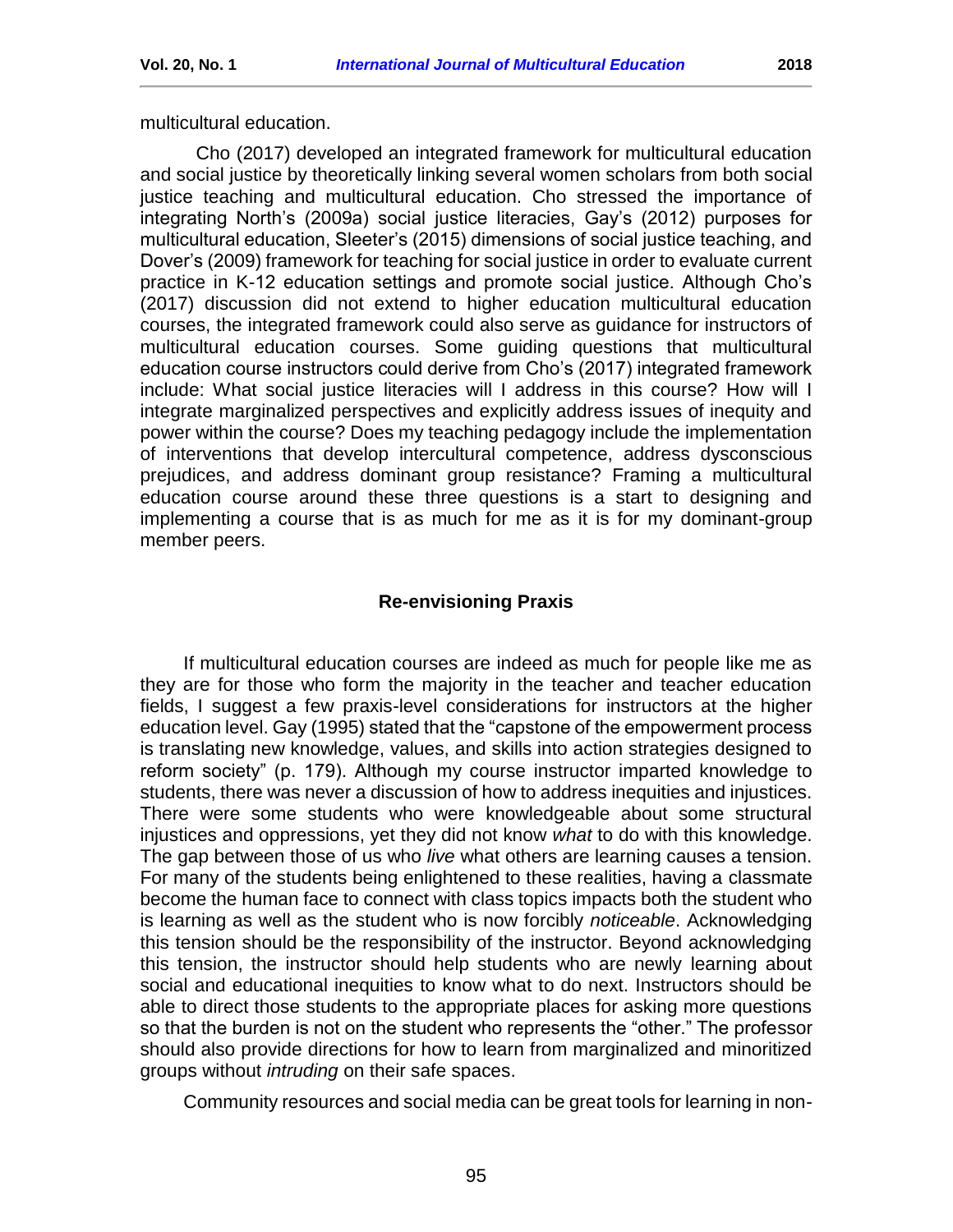intrusive ways. Using these tools is also a way to re-envision praxis, as the voices provided in the course would extend beyond books and articles written by dominant group individuals. Instructors of multicultural education courses should undertake challenging the institutional inequities that prohibit marginalized voices from having access to functional literacy. Barriers to functional literacy have resulted in fewer *academic* publications by individuals from marginalized backgrounds. Therefore, selecting sources by marginalized individuals, though they may not be *academic*, provides perspectives that dominant group individuals have not historically encountered. Cho's (2017) argument for extending social justice beyond social activism is a crucial one. Cho *engaged* in scholarly activism by intentionally selecting five female social justice and/or multicultural education scholars to counter the male-dominated discourse. This form of intentionality is one that instructors of multicultural education courses could and should implement. Additionally, the act of including and replacing, when possible, dominant voices with those of individuals from diverse marginalized communities should be made explicit to students enrolled in multicultural education courses. Making this action explicit could help aid student understanding of why these perspectives are needed and why they are typically absent from the mainstream discourse.

Gay (1995) also asserted that "opportunities must exist for students to engage in anti-oppressive struggles, to link ethical values with political actions, and to apply skills of justice, autonomy, and reciprocity" (p. 179). This includes managing overt and dysconscious oppressions within the classroom. North (2009b) found that certain situations necessitated interrupting. However, I argue that taking the opportunity to work through these situations with students is a necessary step to move beyond interrupting the (dysconscious) oppressive behaviors or biased beliefs students may have. As a student who was triggered by oppressive statements and having the privilege card invoked against me in a heated debate, I would have felt much more healing had I been able to watch the professor address this situation and convert it to a learning experience for my classmate rather than witnessing the situation being completely erased.

Multicultural education course instructors should also consider the space they want to create for the class. Small-group arrangements that place one Person of Color (or any marginalized group) per group of dominant individuals create an unsafe situation for the marginalized student. Although this seems like an opportunity for the dominant group members to learn, our existence and inclusion should not be determined by the gaze and the needs of the dominant group. In the words of Patricia Williams (as cited in Applebaum, 2003), "the choice of identifying as [name marginalized group] [becomes] hardly mine" (p. 258). This is what it means to be forcibly noticed.

Lastly, Nieto (1995) discussed a Leftist critique of multicultural perspectives as decontextualized. This critique is applicable to the context of the design of the multicultural education course described in this article. The decontextualization of multicultural perspectives was a hallmark of the course since the course was specifically designed to explore each identity marker separately. North (2009b) held that teaching strategies that address how oppressions intersect and sustain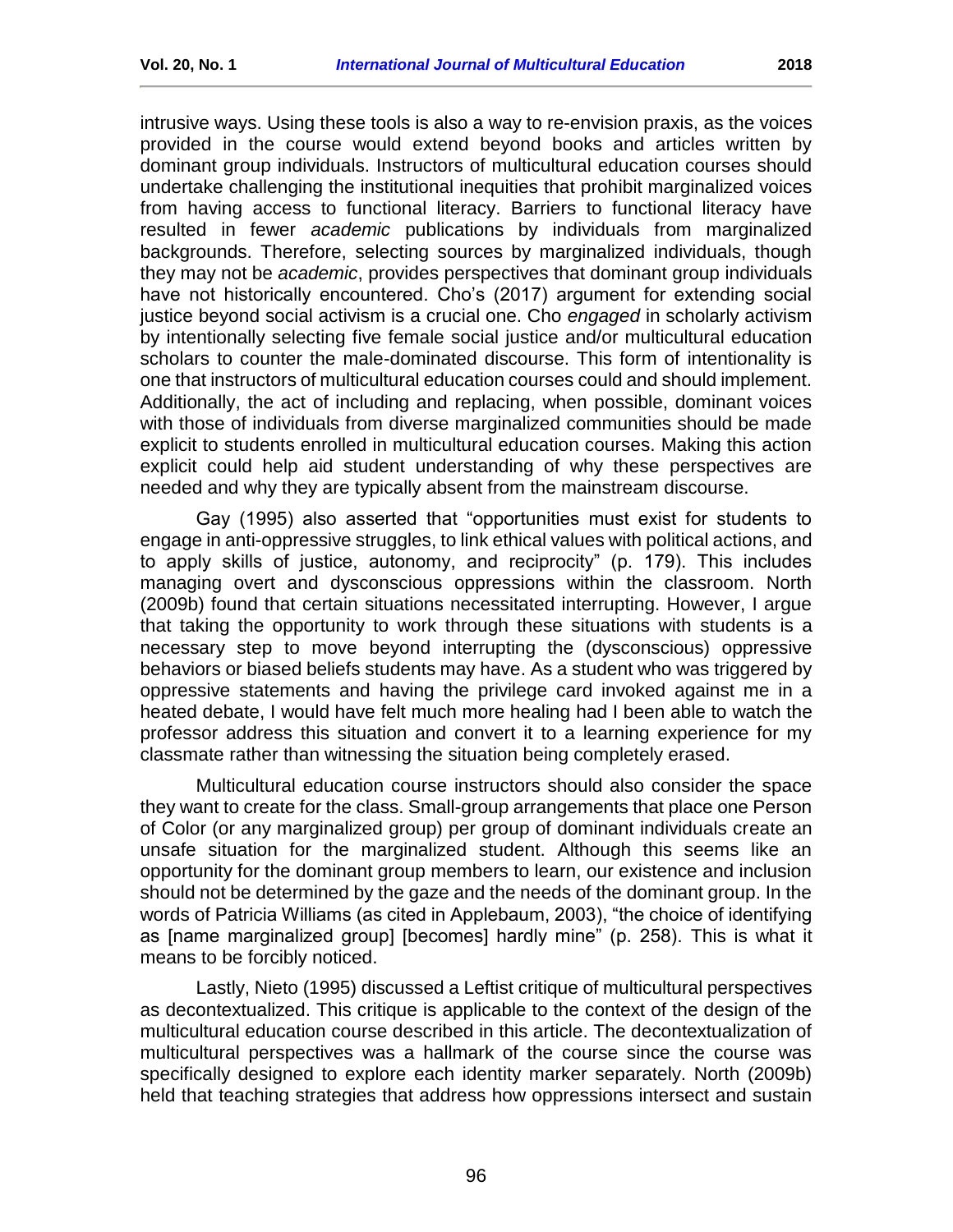one another hold more potential for interrupting those oppressions. At times, it is necessary to explore one issue in isolation to facilitate understanding. However, all oppressions and -isms are interrelated and cannot be addressed in isolation. Therefore, if a week focuses on one aspect of identity, discussions should also include examples of how that identity can and does intersect with other identity markers. Without naming and exploring the connection between oppressions, there is not much potential for interrupting them.

I have provided only a few ways that praxis in multicultural education courses can be re-envisioned. My recommendations for instructors are to address the following:

- 1. Acknowledge the tension between students who live the course content and those who are learning from an outsider's perspective;
- 2. Provide direction to students for where to ask more questions;
- 3. Challenge institutional inequities by using resources (academic and nonacademic) from marginalized/minoritized perspectives;
- 4. Make social justice activism within the course explicit to the students;
- 5. Interrupt oppressive behaviors and convert them into moments to engage;
- 6. Create spaces that protect the autonomy of the marginalized students, allowing them to choose to educate their peers or remain in the background,
- 7. Explore the intersections of oppression along with identity markers in order to disrupt them when they manifest in the course and within educational systems.

I believe these praxis recommendations could offer a few ways to extend Cho's (2017) integrated framework into higher education. Furthermore, these recommendations could extend this framework from theory into practice. My perspectives are those of a student outside the field of multicultural education. It is always advisable to consider and tailor actions within the classroom with the end of social justice, based on the exposure and experience of the students enrolled in the course. After all, the ultimate goal is for changes in educational systems as well as society at large.

#### **Notes**

<span id="page-11-1"></span><span id="page-11-0"></span>1. Within the field of Disability Studies and in social justice spaces, this term is used to recognize the lived experience of both individuals whose bodies and/or minds function differently and individuals who have medical and/or educational diagnoses as well as to acknowledge disability as a social construct which changes based on how it benefits those in power to "other" certain bodies/minds and groups of people.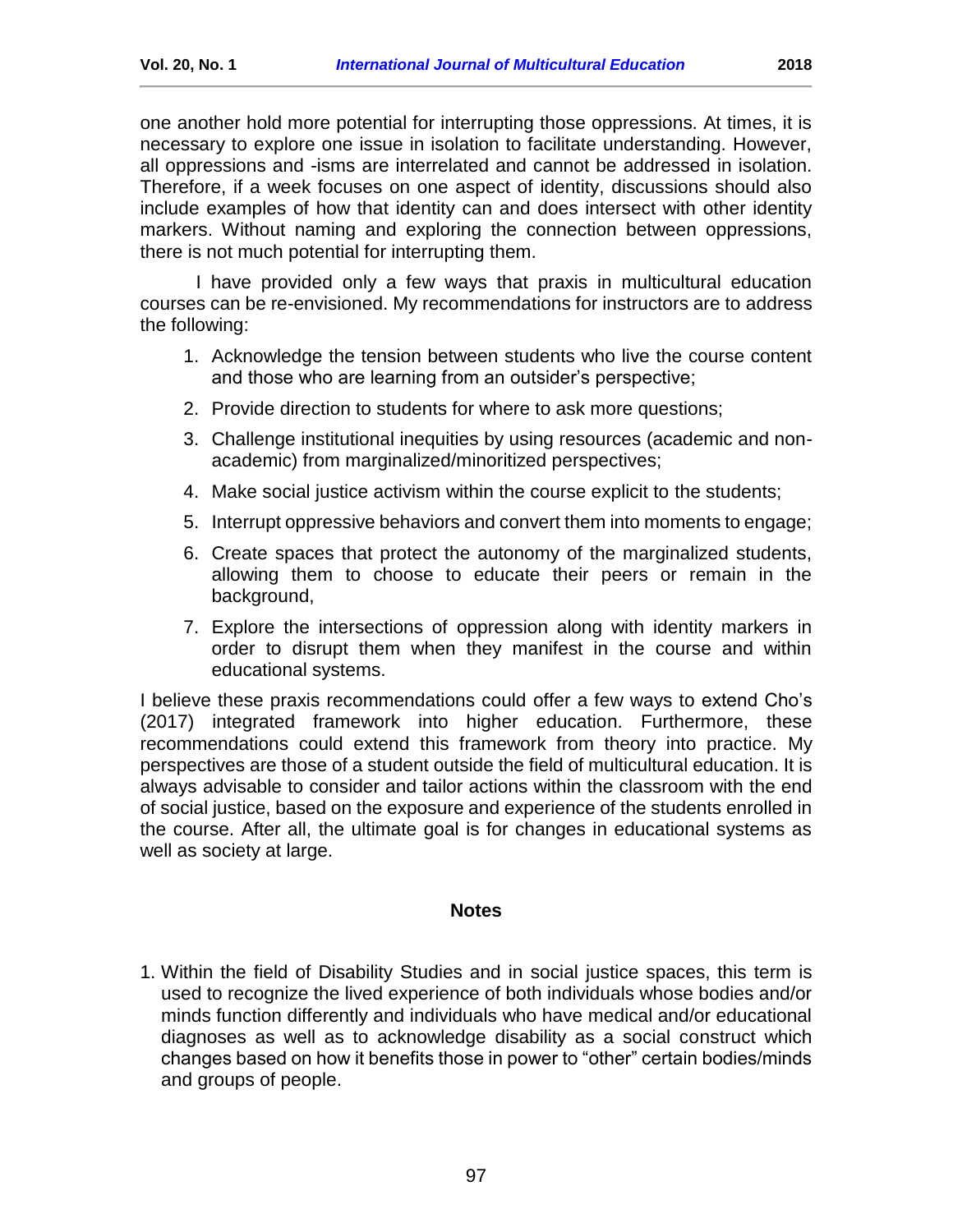- <span id="page-12-1"></span>2. My use of the term "abled" is a result of a Twitter thread posted on March 21 and 22, 2017 by a Disabled Autistic individual, Eb [@EbThen]. Within the thread, Eb explained that "abled-bodied" is typically used to simply refer to anyone who does not have a disability. However, this use is incorrect for many reasons, including that it generally focuses on apparent disabilities and negates the subject of the mind. In contrast, the term *abled* refers to both the body and
- <span id="page-12-2"></span>3. Although the literature uses "deaf" to refer to individuals who consider themselves to have a medical deficit, "Deaf" to refer to individuals who are part of the cultural group that uses American Sign Language (in the United States), and "Deaf Plus" or "Deaf with Disabilities (DWD)" to refer to individuals who have disabilities in addition to being d/Deaf, the communities of individuals with the lived experience of being DDBDDHH created this acronym to collectively address what the literature considers to be deaf, Deaf, and Deaf Plus/DWD. This is the members' way of resisting being named by those in power as well as an act of solidarity with the Disabled community. See Burke's (2013) blog post on this topic: Burke, M. (2013, March 13). SPEAKOUT: Deaf or Disabled, Deaf and Disabled, or DeafDisabled? [Web log post]. Retrieved from <http://www.thebuffandblue.net/?p=11156>

mind (regardless of whether the disability is apparent or not).

<span id="page-12-3"></span>4. Warren and Hytten (2004) described "faces" as fluid and as a "temporal space that one enters into and speaks from" (p. 323).

### **References**

- <span id="page-12-0"></span>Annamma, S. A., Connor, D., & Ferri, B. (2013). Dis/ability critical race studies (DisCrit): Theorizing at the intersections of race and dis/ability. *Race Ethnicity and Education, 16,* 1-31.
- Applebaum, B. (2003). Situated moral agency: Why it matters? In B. J. Thayer-Bacon, L. Stone & K. M. Sprecher (Eds.), *Education feminism: Classic and contemporary readings* (pp. 253-262). Albany, NY: State University of New York Press.
- Au, K., & Kawakami, A. (1994). Cultural congruence in instruction. In E. Hollins, J. King, & W. Hayman (Eds.), *Teaching diverse populations: Formulating knowledge base* (pp. 5–23). Albany, NY: State University of New York Press.
- Burke, M. (2013, March 13). SPEAKOUT: Deaf or Disabled, Deaf and Disabled, or DeafDisabled? [Web log post]. Retrieved from http://www.thebuffand blue.net/?p=11156
- Cho, H. (2017). Navigating the meanings of social justice, teaching for social justice, and multicultural education. *International Journal of Multicultural Education, 19*(2), 1-19.
- Crump, A. (2014). Introducing LangCrit: Critical language and race theory. *Critical*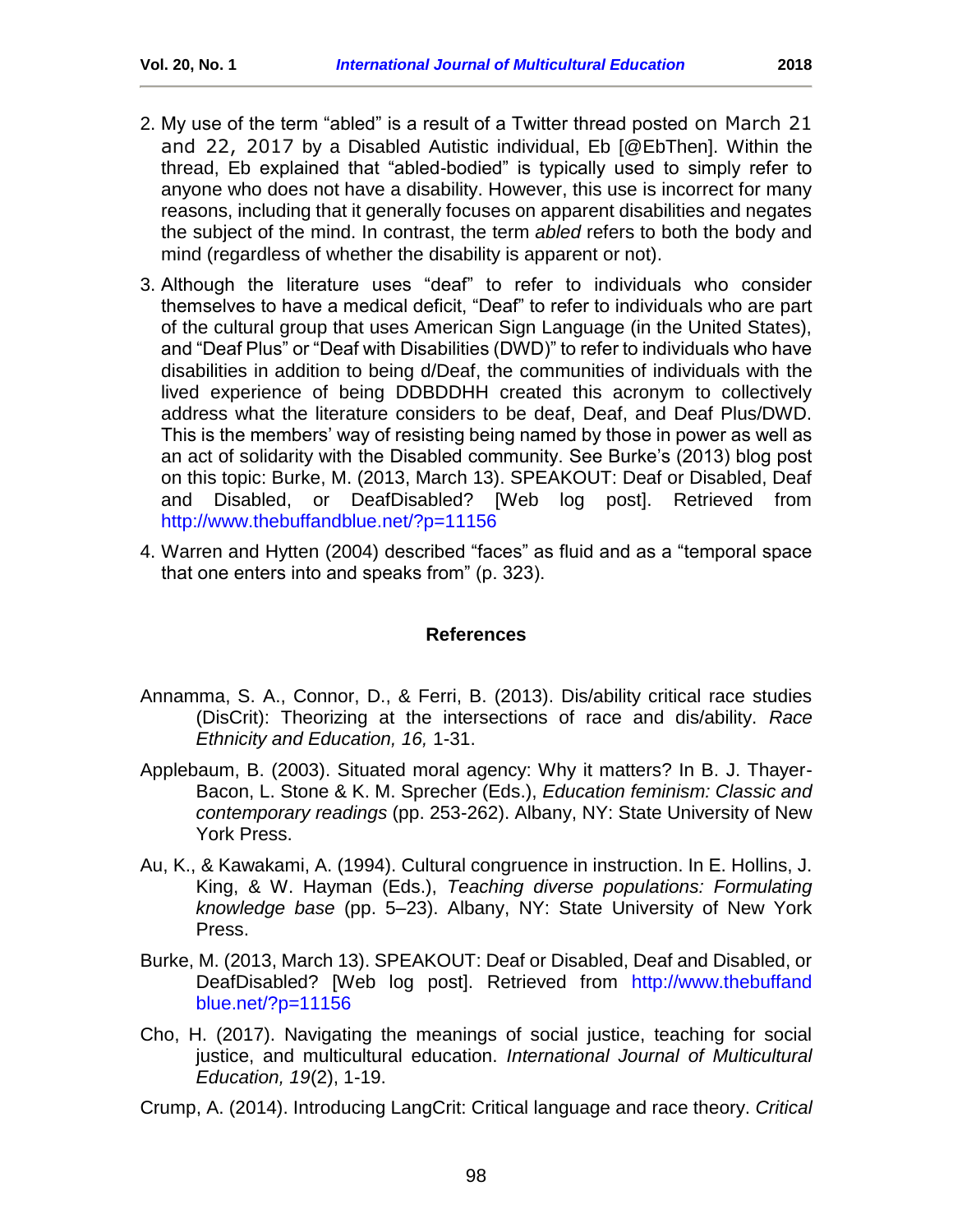- Dover, A. (2009). Teaching for social justice and K-12 student outcomes: A conceptual framework and research review. *Equity and Excellence in Education, 42*(4), 506-524.
- Eb [EbThen]. (2017, March 21). FYI: able-bodied is not the opposite of Disabled and please stop using it like it is. [Tweet] Retrieved from <https://twitter.com/EbThen/status/844365738546778112>
- Eb [EbThen]. (2017, March 22). Abled is fine. Non-Disabled, if you don't like "abled." But not able-bodied when you mean those first things. [Tweet]. Retrieved from<https://twitter.com/EbThen/status/844368196010479618>
- Eb [EbThen]. (2017, March 22). It's inclusive and doesn't focus on what we consider "physical" impairment. [Tweet]. Retrieved from [https://twitter.com/](https://twitter.com/%20EbThen/status/844454783901732866)  [EbThen/status/844454783901732866](https://twitter.com/%20EbThen/status/844454783901732866)
- Eb [EbThen]. (2017, March 22). Because of the way Western thought views body and mind as separate, "able-bodied" is generally read as including neurodivergent folks. Retrieved from [https://twitter.com/EbThen/status/](https://twitter.com/EbThen/status/%20844453938120265730)  [844453938120265730](https://twitter.com/EbThen/status/%20844453938120265730)
- Freire, P. (1970). *Pedagogy of the oppressed*. New York, NY: Herder & Herder.
- Gallaudet Research Institute (GRI). (2013). *Regional and national summary report of data from the 2011–2012 Annual Survey of Deaf and Hard of Hearing Children and Youth*. Washington, DC: Gallaudet University.
- Gay, G. (2012). Multicultural education, purposes, and goals. In J. A. Banks (Ed.), *Encyclopedia of diversity in education* (pp. 1548-1553). Thousand Oaks, CA: Sage.
- Gay, G. (2000). *Culturally responsive teaching theory, research, and practice*. New York, NY: Teachers College Press*.*
- Gay, G. (1995). Mirror images on common issues: Parallels between multicultural education and critical pedagogy. In C. E. Sleeter & P. L. McLaren (Eds.), *Multicultural education, critical pedagogy, and the politics of difference* (pp. 155- 189). Albany, NY: State University of New York Press.
- Gertz, E. N. (2003). *Dysconscious audism and critical Deaf studies: Deaf crit's analysis of unconscious internalization of hegemony within the Deaf community*. (Unpublished doctoral dissertation). University of California Los Angeles, CA.
- Giroux, H. A. (2009). The attack on higher education and the necessity of critical pedagogy. In S. L. Macrine (Ed.), *Critical pedagogy in uncertain times* (pp. 11- 26). New York, NY: Palgrave MacMillan.
- Goodwin, A. L. (2002). Teacher preparation and the education of immigrant children. *Education and Urban Society, 34*(2), 156-172.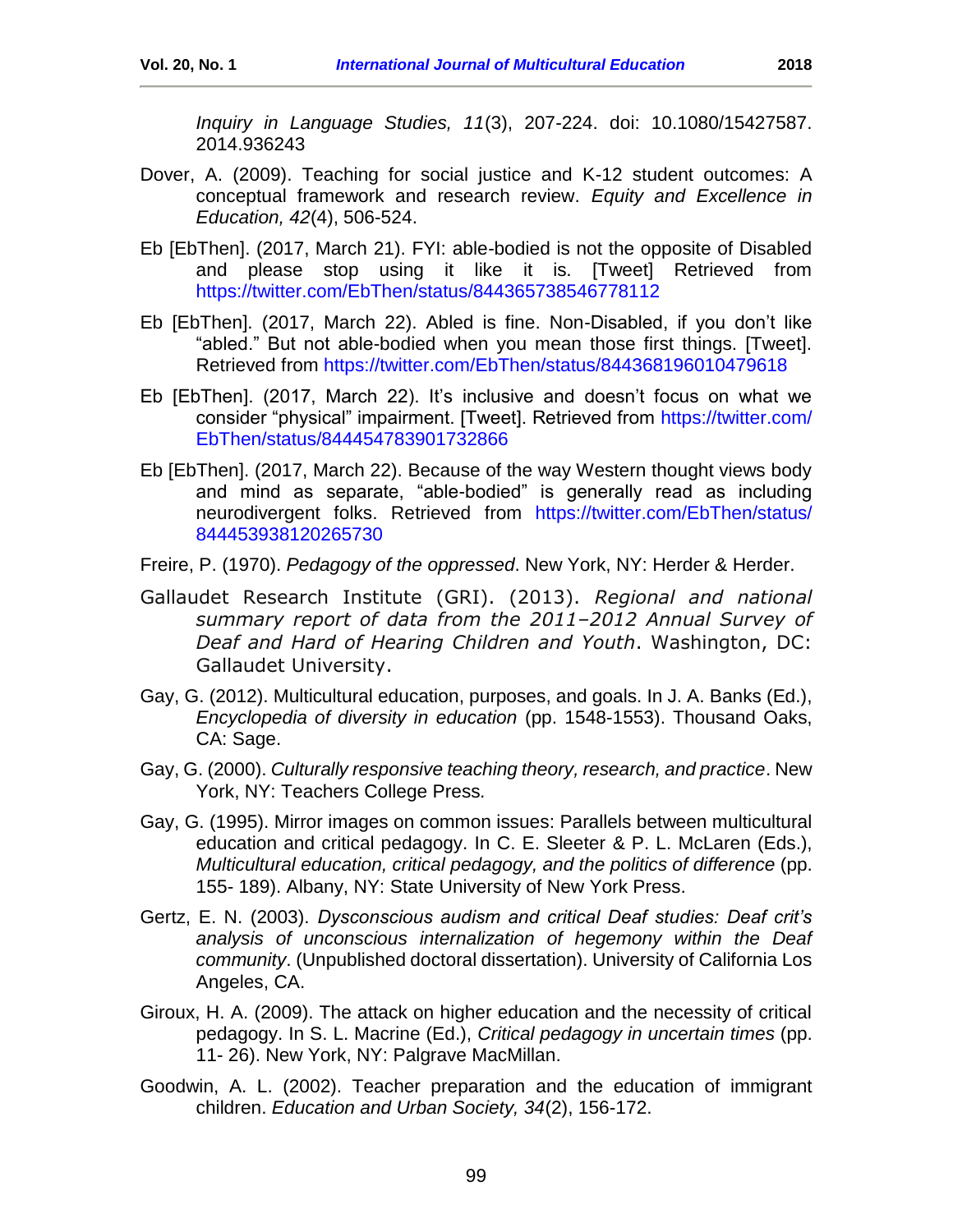- Jones, N., & Smith, A. (2001). *The two or more races population: 2000* (Report). Washington, DC: US Census Bureau.
- Kosciw, J. G., Greytak, E. A., Giga, N. M., Villenas, C., & Danischewski, D. J. (2016). *2015 National School Climate Survey: The experiences of lesbian, gay, bisexual, transgender and queer youth in our nation's schools.* New York, NY: Gay, Lesbian, and Straight Education Network.
- Ladson-Billings, G. (1995). Toward a theory of culturally relevant pedagogy. *American Educational Research Journal, 32*(3), 465-491.
- Ladson-Billings, G., & Tate, W. F. IV. (1995). Toward a critical race theory of education. *Teachers College Record, 97*(1), 47-68.
- Ladson-Billings, G. (1994). *The dreamkeepers: Successful teaching for African-American students.* San Francisco, CA: Jossey-Bass.
- McLaren, P. (2003). *Life in schools: An introduction to critical pedagogy in the foundations of education* (4th ed.). Boston, MA: Pearson Education.
- Nieto, S. (1995). From brown heroes and holidays to assimilationist agendas: Reconsidering the critiques of multicultural education. In C. E. Sleeter & P. L. McLaren (Eds.), *Multicultural education, critical pedagogy, and the politics of difference* (pp. 191- 220). Albany, NY: State University of New York Press.
- Nieto, S. (2009). Multicultural education in the United States: Historical realities, ongoing challenges, and transformative possibilities. In J. A. Banks (Ed.) *The Routledge international companion to multicultural education* (pp. 79-95). New York: Routledge.
- North, C. E. (2009a). *Teaching for social justice?: Voices from the front lines.* Boulder, CO: Paradigm Publishers.
- North, C. E. (2009b). The promise and perils of developing democratic literacy for social justice. *Curriculum Inquiry, 39*(4), 555-579.
- Oakes, J., Lipton, M., Anderson, L., & Stillman, J. (2016). *Teaching to change the world* (4th ed.). New York, NY: Routledge.
- Paris, D. (2012). Culturally sustaining pedagogy: A needed change in stance, terminology, and practice. *Educational Researcher, 41*(3), 93–97.
- Pray, J. L., & King Jordan, I. (2010). The deaf community and culture at a crossroads: Issues and challenges. *Journal of Social Work in Disability and Rehabilitation, 9*(2-3), 168-193. doi: 10.1080/ 1536710X.2010.493486
- Reagan, T. (1985). The Deaf as a linguistic minority: Educational considerations. *Harvard Educational Review, 55*(3), 265- 277.
- Rong, X. L., & Preissle, J. (1998). *Educating immigrant students*. Thousand Oaks, CA: Corwin Press.